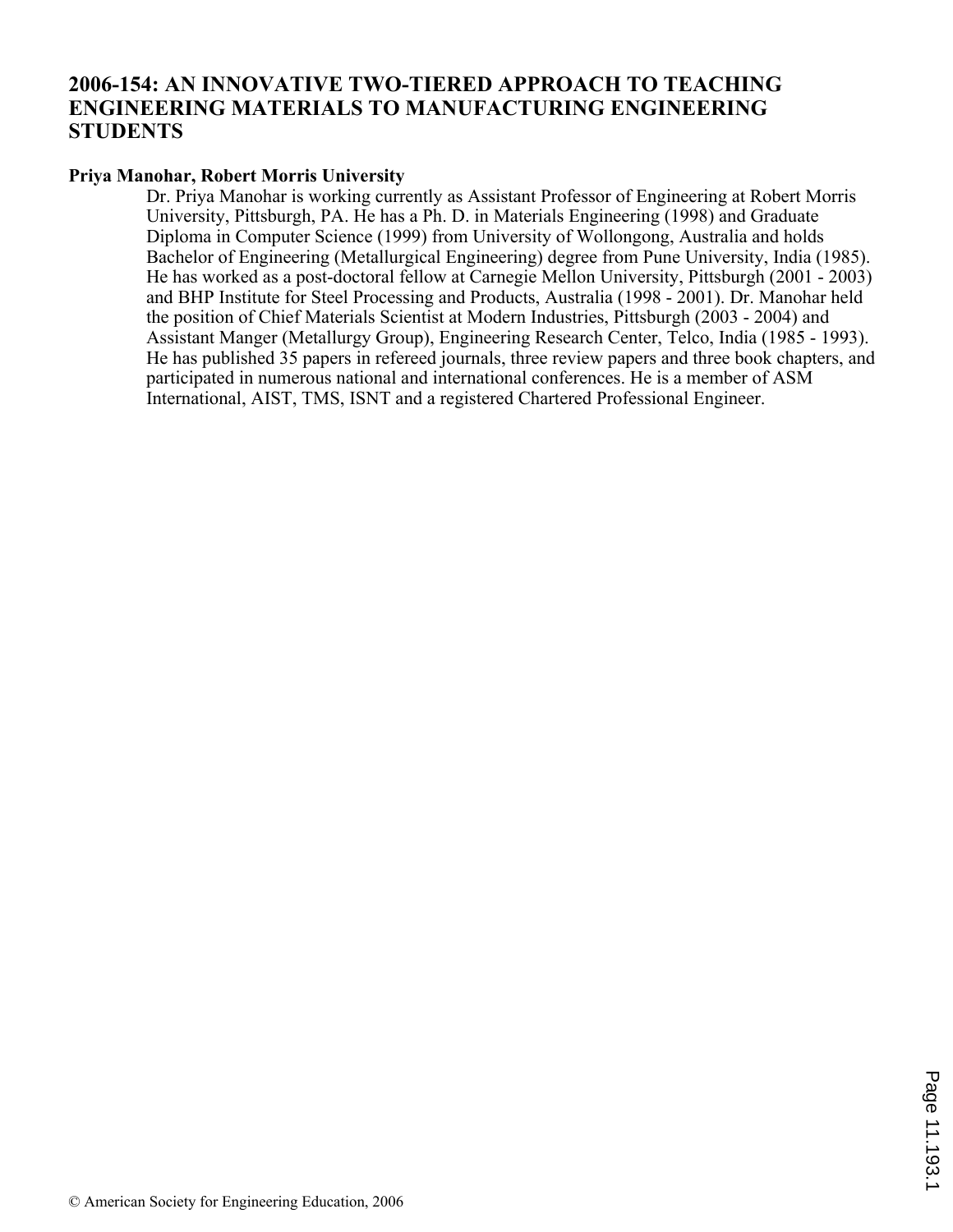# An Innovative Two-Tiered Approach to Teaching Engineering **Materials** to Manufacturing Engineering Students

## 1. Nature of the Problem

An introductory materials engineering course is expected to lay the foundation for providing insights into materials behavior so that manufacturing engineers are able to select, optimize, and control appropriate manufacturing processes. However, the task of teaching a materials engineering course is complex and difficult due to the following facts:

- The subject matter draws upon various disciplines such as physics, chemistry, and mathematics.
- Students may lack the ability to visualize and rationalize about the abstract threedimensional arrangement of atoms that make up the structure of materials<sup>1)</sup>.
- Behavior of materials is influenced by phenomena occurring at varying length scales; e.g., nano-scale atomic structure, meso-scale at the level of individual crystals, micro-scale at the level of polycrystalline, multiphase materials to bulk scale at the level of thousands of tons of a material. Students find it difficult to navigate through the correlations between the differing levels of structural detail with materials properties and performance.
- The relationships between processing, microstructure and properties are highly non-linear. Consequently, considerable material data exists in form of complex diagrams (e.g. a variety of X-Y plots depicting process – property relationships, equilibrium diagrams, continuous cooling transformation - CCT and Time - Temperature – Transformation - TTT diagrams) that are difficult read, interpret and apply.
- The spectrum of available materials broadens every day from well-established materials such as iron, copper, and aluminum alloys to hybrid, intelligent, bio, and nano materials.
- The appropriate choice of material for a given application is becoming complex due to contemporary additional requirements of the total life-cycle costing approach, which includes the energy, environmental, and recycling considerations.

Additionally, there are generic factors that add to the above-mentioned inherent challenges in teaching materials science. These factors are depicted in Figure 1.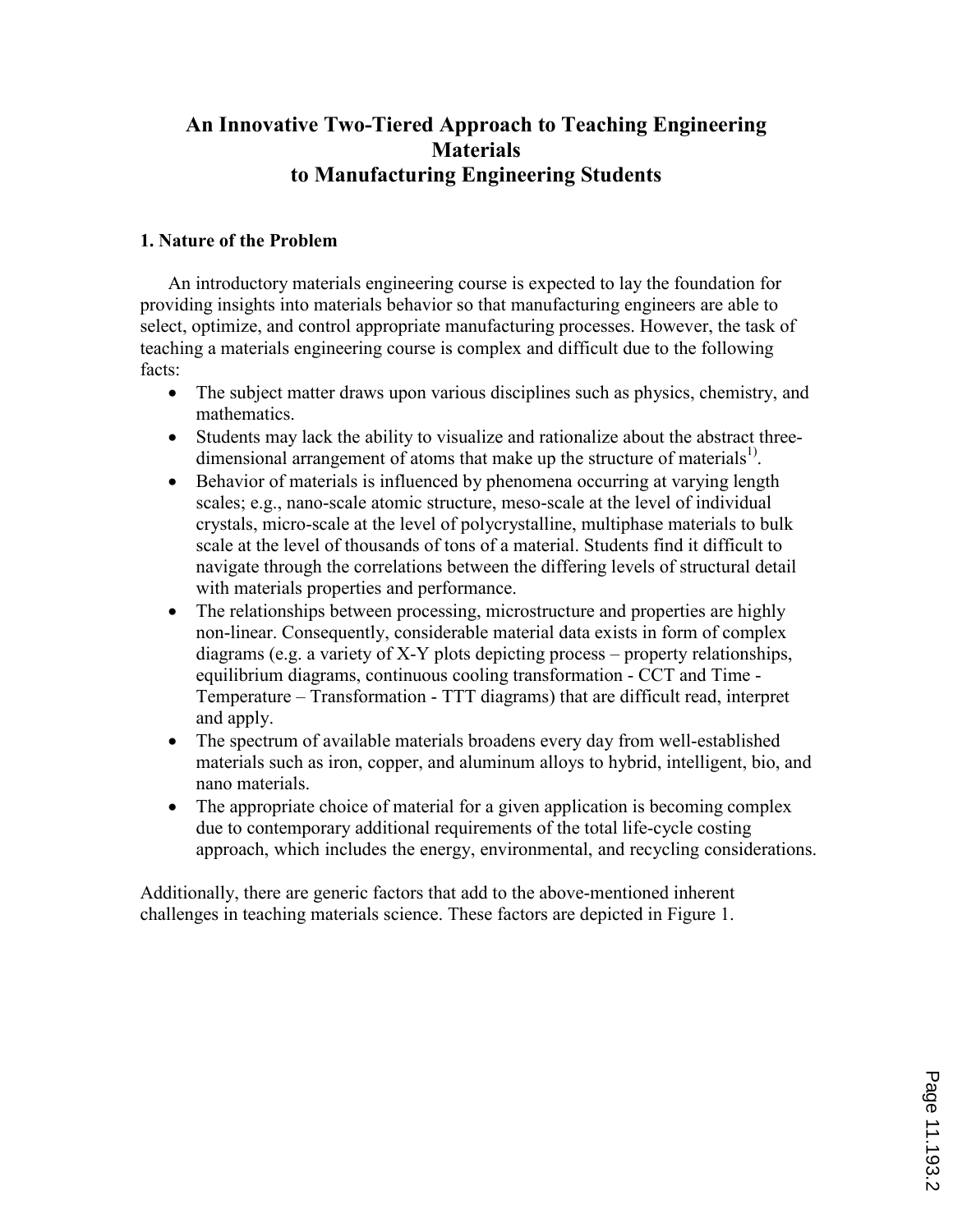

Figure 1: Stakeholders in the teaching – learning environment.

As shown in Figure 1, there are many stakeholders in the modern teaching – learning environment. As a consequence, the expected quality of teaching is determined not only by the course content and delivery, but also the need to meet the expectations of the parents, community, student, instructor, university administration, ABET, and finally the prospective employers of engineering graduates. The ABET outcomes expectations are depicted as a superset in Fig. 1, thereby intersecting of all of these factors. It is an assumption that all the sets intersect and all are well contained within the ABET superset. More importantly, it is necessary to examine this assumption so that a well-designed template is derived from such analysis in order to teach materials science in a way that maximizes the quality of teacher – student interaction. It is the expectations by the various stakeholders depicted here that form the basis for the development of a new teaching approach; the expectations of these constituents are discussed in the following section

#### 2. Differing Expectations

The current-age students have grown up in the computer age and, therefore, are most familiar with computer-based learning tools. They expect the lectures to be powerpoint based attractive presentations that they can download and print so they will not have to take notes. These students prefer computer simulations whereby results can be obtained quickly at the click of a mouse.

The student expectations are summarized as:

- Power-point based presentations
- Hands-on experiences that they can use in co-op programs or jobs
- Lectures that use multi-media: internet, videos, class exercises, discussions, and case studies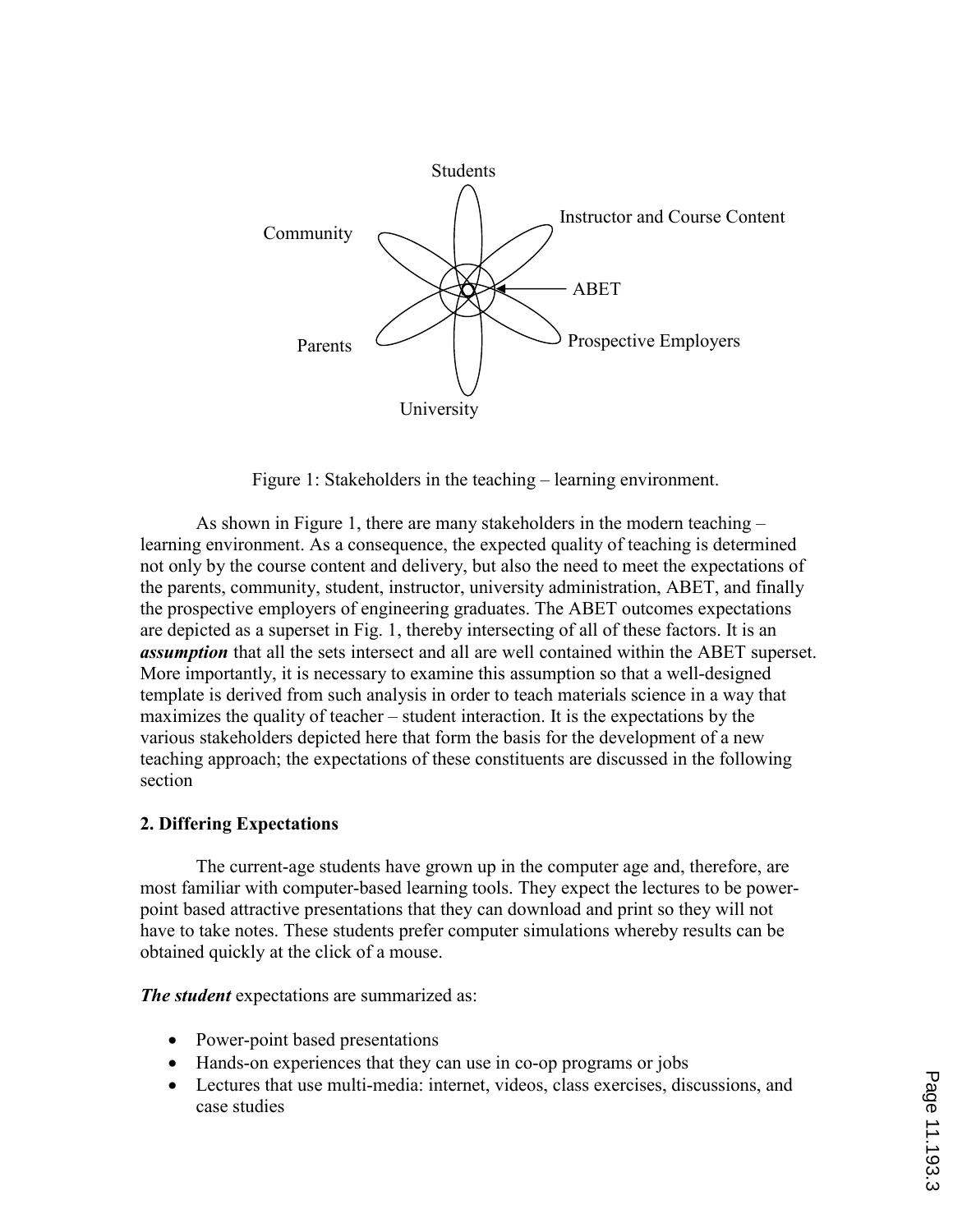• Informal classroom learning environments where diversity is accepted

Most of the students at RMU are regional, commuter students who work while attending school, which means that the flexibility for organizing activities outside of the scheduled class times is quite limited. In addition, students often say, "Our friends in arts and management have fun and still get A grades, why do we have to work so hard to get good grades in engineering?" In other words, some students feel that the faculty sets the bar too high in engineering, and therefore the grade does not always reflect the hard work they put into the learning process. Further, the lecture rooms are typically equipped with computers for student use. Whereas this may be an advantage at times, the availability of computers often interferes with teacher interaction and can be a source of student distraction.

The prospective employers expect several qualities in a fresh engineering graduate. Hildeman<sup>2)</sup> suggests one set of expected attributes from a graduating manufacturing / materials engineer as follows:

- Possesses verbal and written communication skills
- Thinks in terms of value creation
- Has hands-on, practical experience
- Pays attention to detail
- Has a high level of energy, passion and drive
- Takes initiative and assumes leadership roles
- Thinks globally
- Has a strong technical education and analytical skills
- Applies critical fundamental thinking to solve problems
- Is a team player in a diverse, multi-cultural workplace
- Establishes a strong network
- Pursues continuous learning
- Promotes safety, health and environmentally sustainable development

The university administration has expectations from the faculty in accordance with ABET criteria. These expectations include:

- Course content and delivery is aligned with program outcomes.
- Faculty course assessment reports (FCARs) are prepared on time and any suggested modifications are incorporated next time the course is delivered so that the loop is closed.
- Faculty design student assessment tasks that facilitate quantitative measurement of ABET outcomes
- Performance benchmarks are achieved in course and program outcomes. For example, the RMU benchmark states that at least 80% of the class obtains 80% or better marks in ABET outcomes assessment tasks.

**Parents** would like to see the following:

- The university offers a safe and supportive environment for learning.
- Student motivation is increased so that students complete the degree requirements.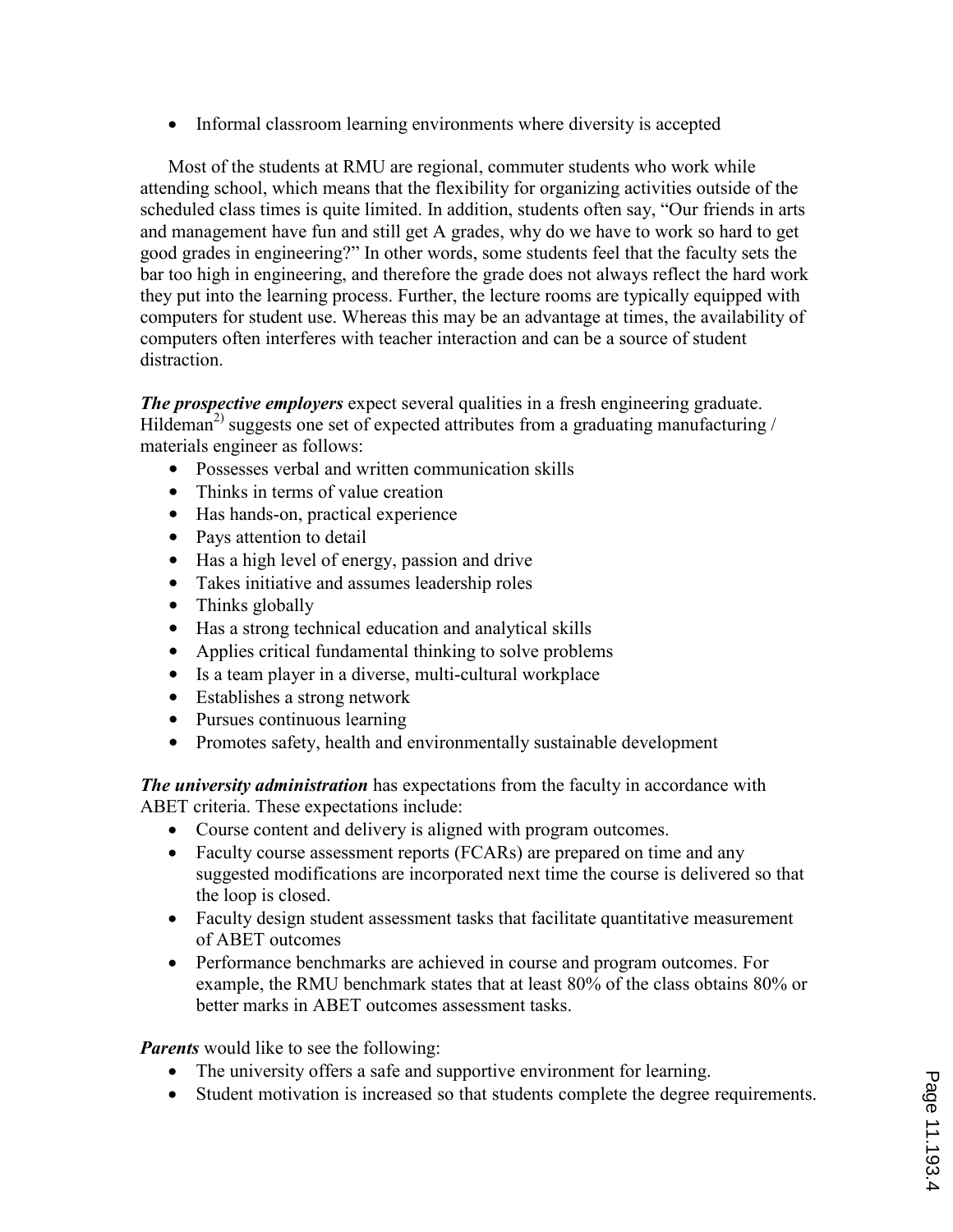• There is value for their money in terms of student success.

**The greater community** expects modern engineers have the following skill set:

- Awareness of ethical responsibilities
- Attention to energy conservation, environmental protection, and sustainable development
- Ability to design and develop economical and better products for consumption
- Well-developed personalities including communication and social skills

Finally, *the body of knowledge* contained in a course and the expert knowledge of the instructor requires that certain topics be taught with greater emphasis than others. Further, it is expected that appropriate teaching methodologies be utilized to assure the accomplishment of course outcomes. As applied to materials engineering, the following topics are identified:

- Crystal structures: physical models
- Diffusion phenomenon: mathematical models and problem solving, examples of applications, experimental observations on the rate of diffusion of ink in water
- Phase diagrams: interpretation skills
- Mechanical properties: laboratory experiments on tension test, impact test, hardness, heat treatment
- Materials selection: study of common objects and designs cups and saucers, cutlery, door knobs, skate boards, bicycles, cars, etc.
- Failures: fracture generated from different tests

Some topics such as phase diagrams and atomic bonding are very important, but they are complex to teach and not easy for students to understand. Theses, of course, require more time, effort and homework problem sets to get the message across. As a result, it is not always possible to appropriate equal amounts of teaching time and assessment tasks to meet all of the ABET outcomes listed for the course. This balancing act then becomes quite a challenge.

To address this challenge, a two-tier approach was developed and delivered during the Fall 05 term at Robert Morris University to deal with the differing expectations of the stakeholders in the teaching/learning environment as described in Figure 1. This approach is further discussed in this article.

#### 3. The Two-Tier Approach

The first tier of the teaching plan, called the '*essential teaching plan*' includes all of the essential teaching elements. These elements consist of the following:

• Set teaching method(s): The options are lecture, discussion, tutorial, laboratory, mutli-media resources. For different topics, the instructor identifies appropriate teaching methods and plans lecture schedules accordingly. For example, a topdown approach was adopted where bulk materials, their properties and applications are studied first, which is subsequently followed by the more traditional approach of studying materials structures at nano, meso and micro scales. The CES EduPack<sup>3)</sup> software was employed to ask students to search for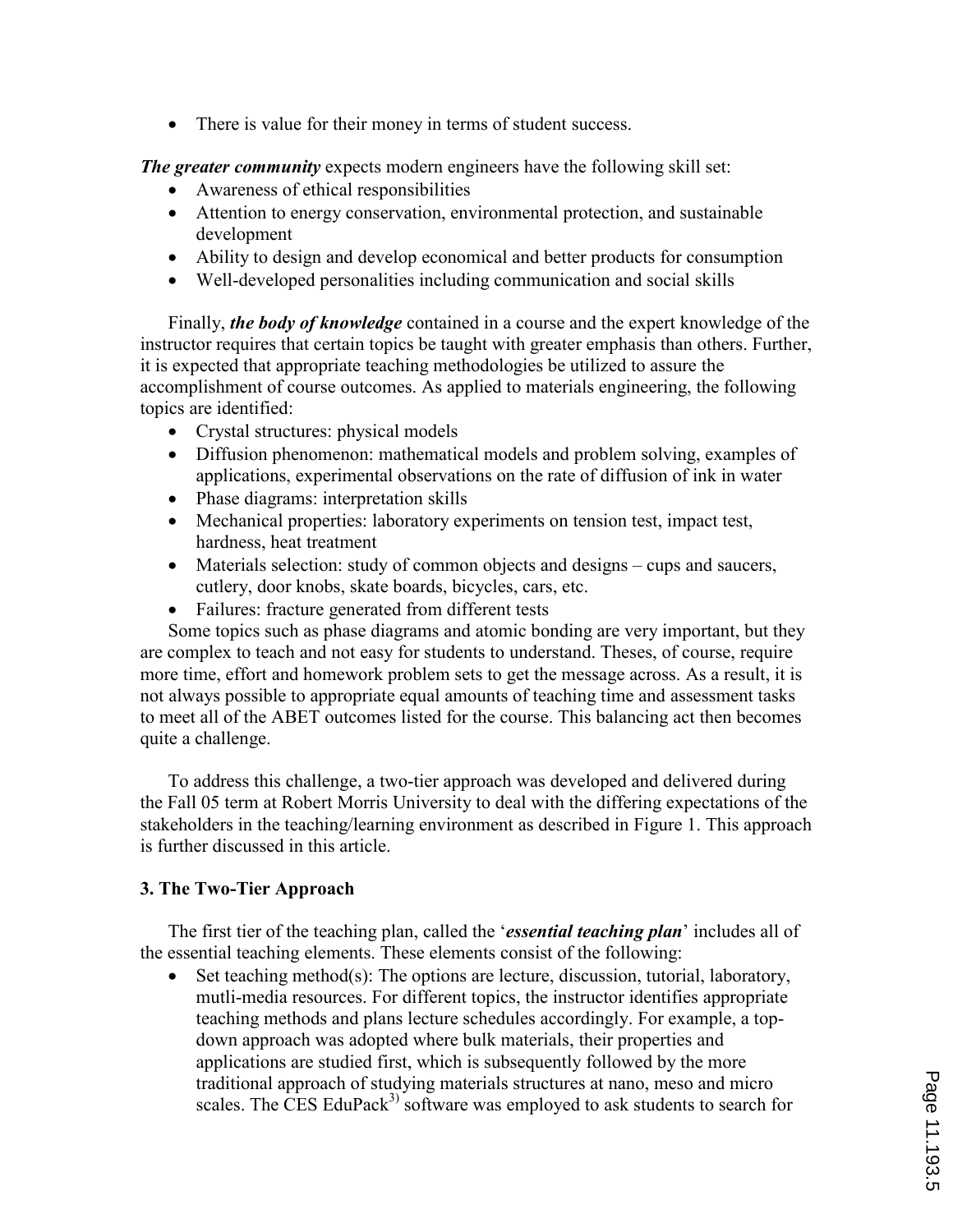materials used for door knobs, ear-rings, engine valves, car body panels, castors, air plane frame, lego pieces, heat shields, etc. Students completed ten hands-on tutorials to become familiar with the use of the software package. Tutorials included various tasks such as searching, sorting and selecting materials for specific design requirements and to generate reports.

- Plan student deliverables: Identify homework problem sets including some of the questions from the FE examination to assure that ABET outcomes are addressed along with the primary objectives of knowledge enhancement.
- Plan laboratory work Plan for senior / graduate student assistants and train them, if required. Obtain test samples and prepare safety instructions, test procedures, equipment operation, and ensure that test equipment is functioning well. In the present case, students conducted tension, hardness, and impact testing of common engineering alloys such as low carbon (mild) steel, medium carbon (forging) steel, 70 – 30 brass, 6061 Aluminum and 304 stainless steel. Impact tests were conducted at three different temperatures - 32, 60 and  $232^{\circ}F$  – for each alloy. Students wrote a detailed laboratory report that included test procedure, details of sample geometry, compilation of test data and subsequent data analysis to make correlations between alloy composition and test variables on the properties of materials.
- Identify case studies, discussion points, controversies and current directions to enhance a continuous learning approach and to make the course content more interesting--a high tech broom or golf club catches attention!
- Obtain and study past FCAR: Take note of any suggestions made in the past FCAR for course improvement.
- Prepare administrative materials such as course schedule and attendance sheet.

The second tier, termed the 'course enrichment plan', describes a range of innovative ideas that are in-tune with the contemporary teaching – learning environment and that add value to materials education. These ideas include the following:

- Using multi-media resources such as educational videos and recorded interviews to give an overview of the materials world. For example, a compact disk made by Struers (Struers is a major manufacturer of metallurgical laboratory products, see www.struers.com for more information) was obtained that presented the history of materials evolution right from the pre-historic times to the present age. In addition, simulations provided on the instructor's resources compact disk (IRCD) were shown and discussed on various topics such as solid solubility of carbon in steel, diffusion, and dislocation motion were shown and discussed.
- Accessing the Internet to obtain freely-available materials information and simulation programs; e.g., MATTER project in UK (www.matter.org.uk). The web site contains information, property data, application notes, on-line experiments, case studies on a number of industrially-significant aluminum and ferrous alloys. The students were asked to explore this website and subsequently take a quiz (also available on the same website) during one of the laboratory sessions.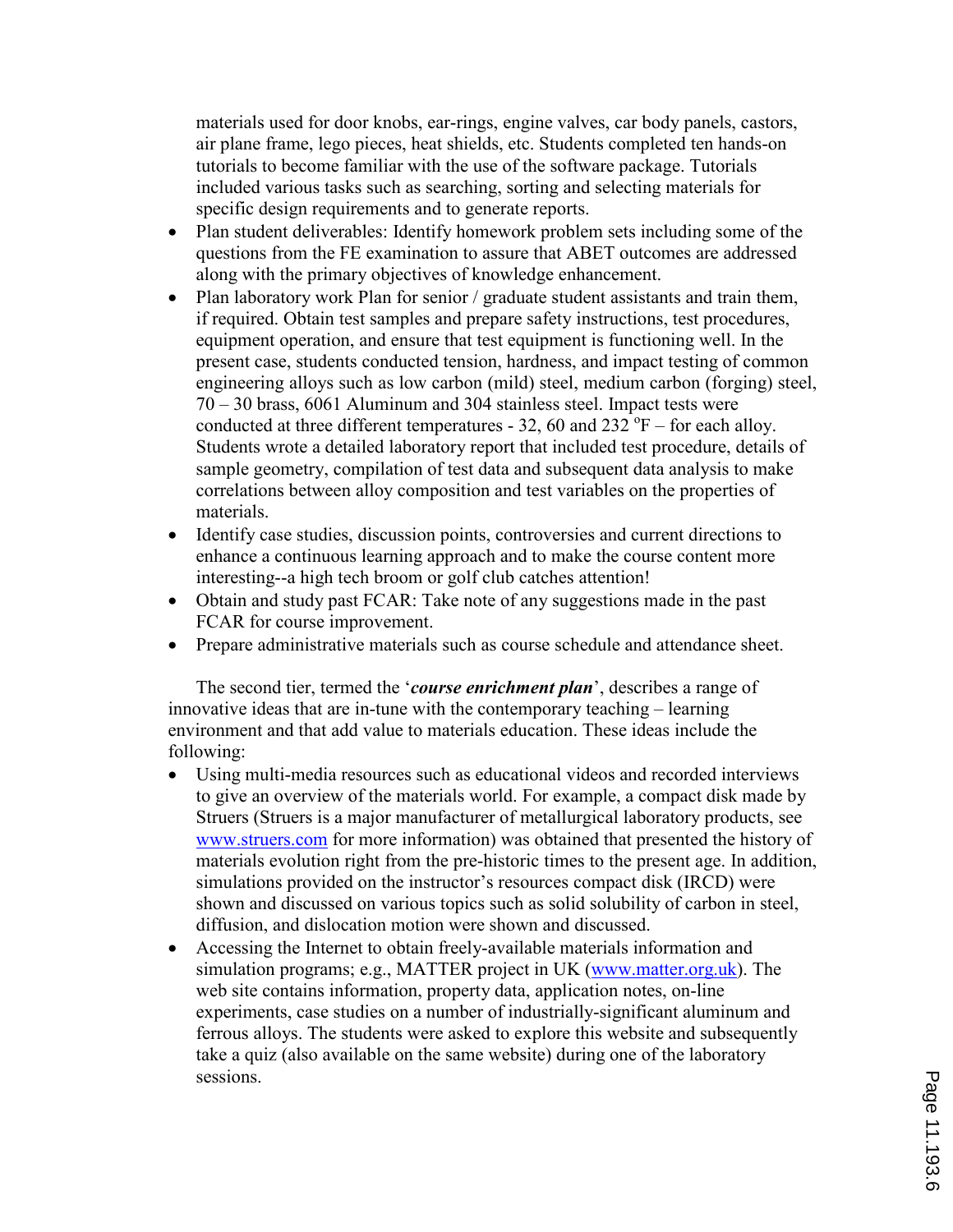- Inviting professional materials engineers, industrial advisory board members and research faculty to give presentations. Several professionals and academic members were invited to give talks or conduct hands-on activities in the classes, which developed greater insight into the challenges and rewards in the life of practicing materials manufacturing engineers. A seminar series was organized at RMU and several distinguished speakers gave talks in the class. For example, Prof. John Campbell (University of Birmingham, UK) discussed the fundamental mechanisms for the creation of defects in cast metals in his two lectures. The concepts presented included cracks generated by turbulence in the liquid metals leading to failures of several kinds, including porosity, hot tearing or failure by cracking in service. Dr. Gregory Hildeman (Alcoa) presented an overview of the growth of the aluminum industry, evolution of Alcoa and examples how aluminum is used in products and applications. From a career view point, key attributes of what makes a good materials and manufacturing engineer in the aluminum industry were also discussed.
- Drs. Jacobson and Frollini from Carnegie Mellon University delivered a hands-on course where students conducted several experiments with polymers. The students shrunk polymer sheets to half their original size in a kitchen toaster, made toys such as zoom balls (polystyrene), observed a large quantity of water being absorbed by a very tiny amount of polymer powder (polymer gels), played with synthetic, water-soluble (sodium polyacrylate) and water-insoluble packing beans, studied polypropylene that is used in the control of oil spills and so on. The students enjoyed this class immensely.
- Integrating activities such as model building through the use of foam balls, magnets, paper clips etc.: Students made the crystal structures of metals and polymers, studied the geometry to understand how atoms come together to make bulk materials.
- Visiting industrial sites of conventional heavy industries (e.g. steel plants) and emerging industries (biomedical equipment).
- Attending sessions at professional conferences and trade exhibits: Students attended Materials Science and Technology '05 conference, trade exhibition, and a four hour Materials Camp organized by ASM. Materials camp consisted of eight displays: bio-, and cryogenic- materials, manufacturing engineering, nondestructive testing, corrosion, plastics, mechanical testing and shape memory alloys. Students gained valuable experience through their participation in the hands-on exhibits at these displays. The students also enjoyed the exhibit in the MS&T trade show by the Pittsburgh Artist – Blacksmiths Association, where an induction coil was set up to heat bars of mild steel to red heat. The bars were subsequently hand-forged by the blacksmiths into wrought iron art pieces.

#### 4. Effectiveness of the Two-Tier Approach

The two-tier approach was implemented at Robert Morris University during, and the achieved results were compared with those of the fall '04 term. The student performance in the Fall '05 term is shown in Table 1.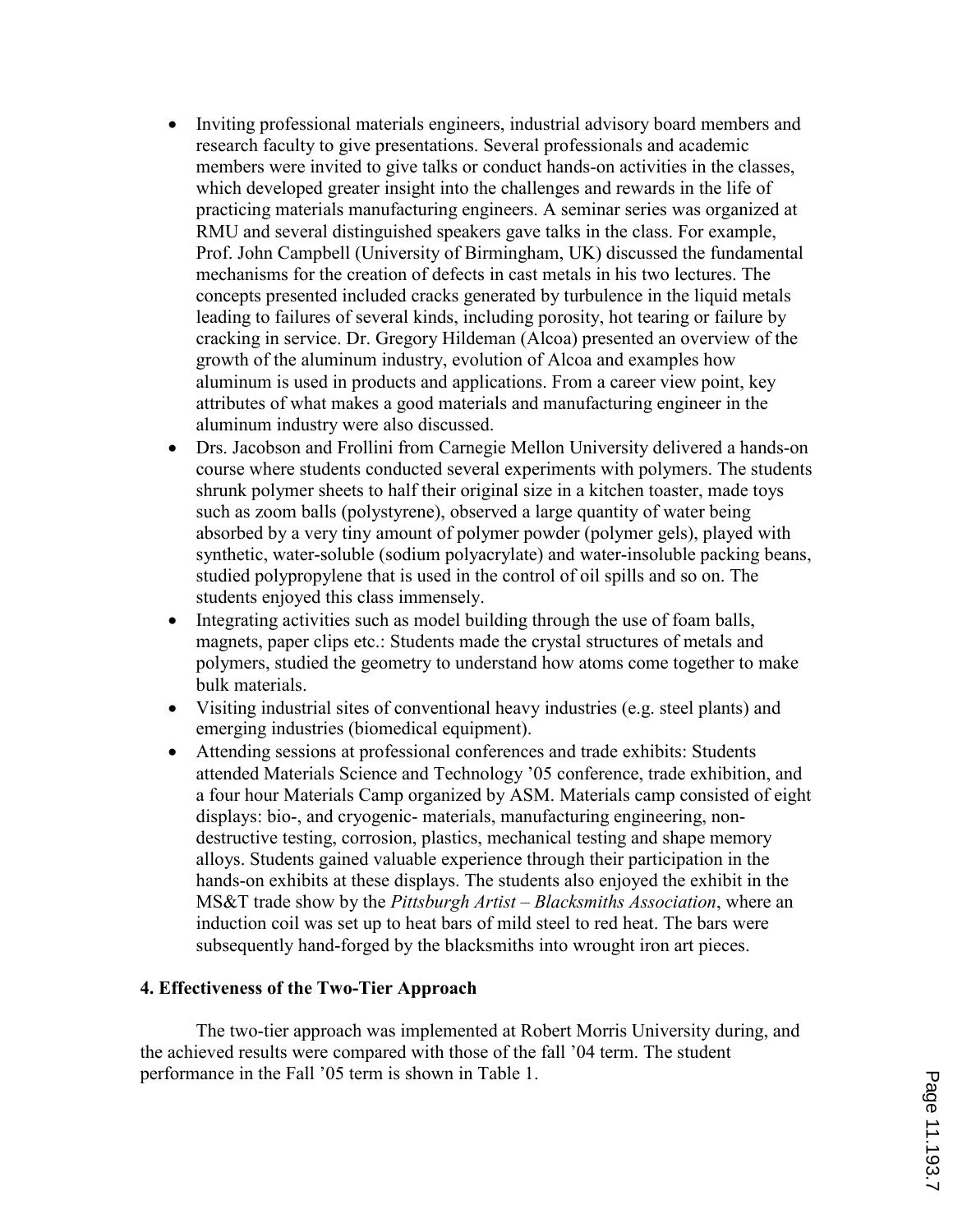| Grade                                                                                  | <b>Number of Students</b> | Percentage |
|----------------------------------------------------------------------------------------|---------------------------|------------|
|                                                                                        |                           | 52.9%      |
| $B+$                                                                                   |                           | 23.5%      |
| B                                                                                      |                           | 11.8%      |
| $C+$                                                                                   |                           | $05.9\%$   |
| $\mathbf F$                                                                            |                           | $05.9\%$   |
| A: $\geq$ 90%; B+: 85 – 89%; B: 80 – 84; C+: 75 – 79; C: 70 – 74%; D: 60 – 69%; F < 60 |                           |            |

Table 1: Student final grade distribution for ENGR 2180, Fall 05 semester.

The students performed well during the Fall 05. This performance was significantly better than the Fall '04 term, where 50% of the class obtained C or lower grade. According to the existing course description, the following ABET outcomes were expected to be satisfied by this course:

- Outcomes 1: an ability to apply knowledge of mathematics, science and engineering
- Outcome 2: an ability to design and conduct experiments, as well as to analyze and interpret data
- Outcome 4: an ability to function on multi-disciplinary teams
- Outcome 5: an ability to identify, formulate, and solve engineering problems
- Outcome 7: an ability to communicate effectively, and
- Outcome 11: an ability to use the techniques, skills, and modern engineering tools necessary for engineering practice.

The various student assessment tools employed focused on evaluating these outcomes to varying degrees as shown in Figure 2.



Figure 2: Relative importance placed on assessing applicable ABET outcomes in Fall '04 and Fall '05.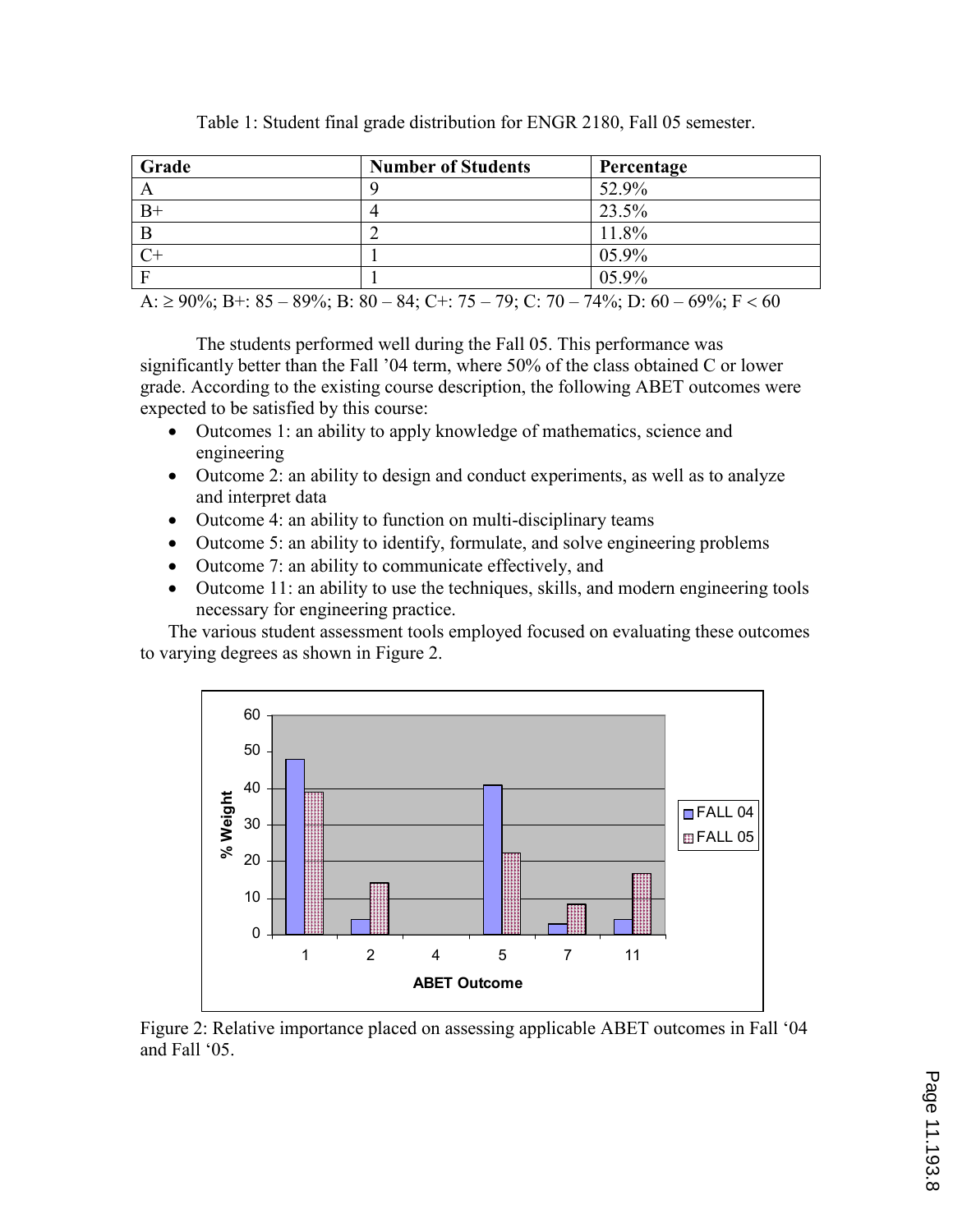It can be seen from Figure 2 that a heavy emphasis was placed on assessing ABET outcome 1 and 5 (application of the knowledge of math, science and engineering and problem solving) in Fall '04. While this is both natural and appropriate for the body of knowledge being taught, the remaining applicable outcomes were not assessed well in Fall '04. On the other hand, during the Fall '05 term, the two-tier approach and the attention paid to the design of the assessment tasks has resulted in a more uniform distribution of the importance given to the different ABET outcomes assessments. The listed Outcome 4 (multi-disciplinary team) has not been assessed on both the occasions.

The student performance for the Fall '05 term in terms of ABET outcomes assessment is shown in Figure 3.



Figure 3: Class performance with respect to ABET outcomes. (The current RMUdesignated benchmark for class performance is 80%).

This chart demonstrates that the RMU-benchmark is met for all applicable ABET outcomes criteria (except for Outcome 4, which was not assessed). Figure 3 also shows a scope for improvement in outcome 1, i.e. more efforts are needed to enhance students' application of the knowledge of math, science and engineering. This is valuable feedback for the instructors who teach the freshman year core courses in physics, chemistry and mathematics.

## 5. Summary

The challenge to teach an introductory material engineering course to manufacturing engineers is complex due to the subject matter that spawns across disciplines of physics, chemistry, mathematics and manufacturing engineering. As one endeavors to expose the students to the mind-boggling array of conventional and modern materials at atomic levels to bulk structural levels, their intrinsic and extrinsic properties,